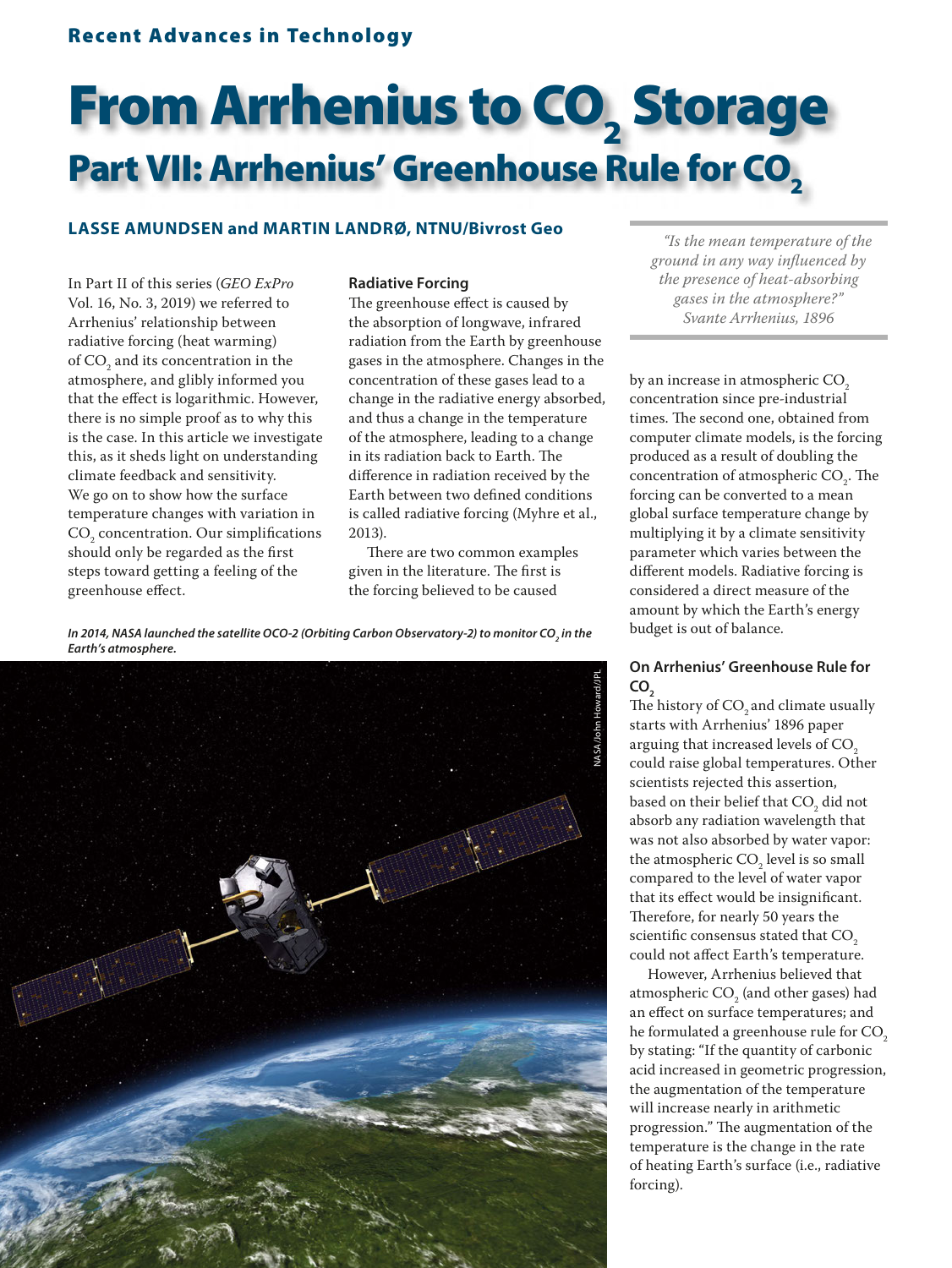

*The Keeling Curve is a graph of*  the changes in atmospheric CO<sub>2</sub> *concentrations since 1958 taken at the Mauna Loa Observatory, 3,300m above ground level in Hawaii, by the Scripps Institution of Oceanography. The measurements show a steady rise from about 316 ppm in 1959 to 414 ppm in March 2020. The annual fl uctuation in CO2 is caused by seasonal variations in CO2 uptake by land plants. Since CO2 is a greenhouse gas, the curve has been interpreted by many climate scientists as a warning signal for global*   $warming.$  The effect of the *outbreak of the coronavirus pandemic declared by the World Health Organization (WHO) on 11 March 2020 is expected to show up in this curve after some time.*



To interpret Arrhenius' statement, we need to recall some basic math. Progressions (also called sequences and series) are numbers arranged such that they form a predictable order; i.e. that given some numbers, we can find the next numbers in the series. A sequence of numbers is an arithmetic progression if the difference between any two consecutive terms is always the same. When the initial term of an arithmetic progression is  $a_i$  and the  $11$  and  $11$  and  $11$  and  $11$  common difference of successive members is *d*, then the *n*'th term of the sequence is given by  $a_n = a_1 + (n-1)d$ . A sequence of numbers  $\sum_{n=1}^{n}$   $\sum_{i=1}^{n}$  (*n* = *j n* = *z n* = *z n* = *z n* = *z z n* = *z z n* = *z z n* = *z z n* = *z z n* = *z z n* = *z z n* = *z z n* = *z z n* = *z n* = *z n* = *z* of any two consecutive terms is always the same. The general form of a geometric sequence is *a, ar, ar<sup>2</sup>, ar<sup>3</sup>, …* where *r* is the common ratio, and *a* is a constant. What is of interest to us now is that geometric sequences show exponential growth (or decay), as opposed to the linear growth (or decline) of an arithmetic progression.

Now, according to Arrhenius' calculations, when  $CO<sub>2</sub>$  increases in geometric progression – say, from 1 to 2 to<br> $2^2 = 4$  to  $2^3 = 8 ...$  i.e. has exponential growth – the radiative forcing increases (nearly) in arithmetic progression – i.e. shows linear growth. Since logarithmic and exponential functions are inverse functions, equation (1) below suggests itself. In particular, when *C/ C*<sub>0</sub> = (1,2,4,8...) then  $ΔF = (0,1,2,3,...)αln(2)$ .

In Table VII of his paper (see Part II), Arrhenius lists calculations of variation of radiative forcing caused by a given variation of  $CO_2$ . At latitude 0,  $CO_2$  ratios of 1, 1.5, 2.0, 2.5, 3.0 yield temperature increases of 0, 3.1, 4.9, 6.3, 7.2, respectively. We can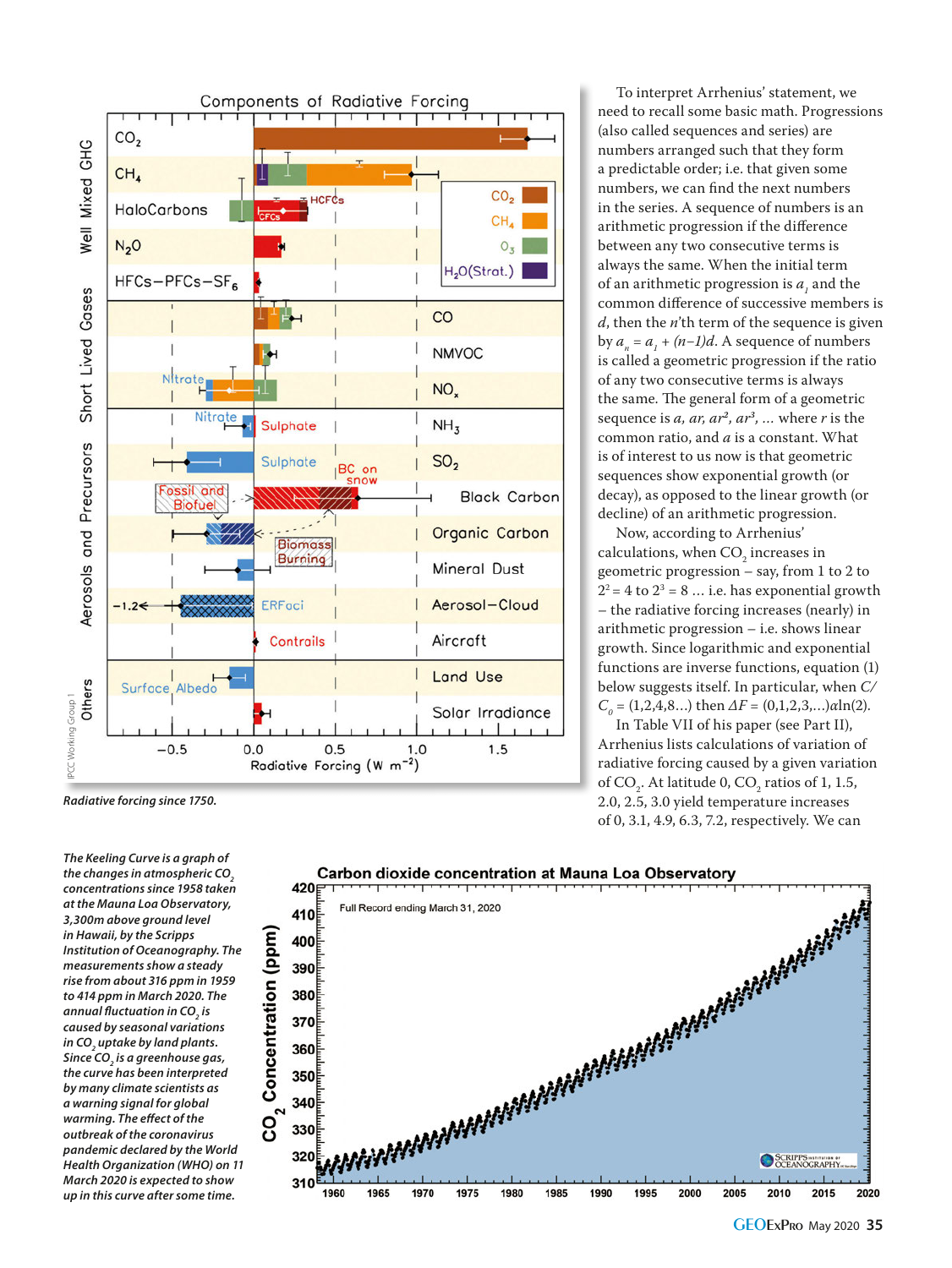# Recent Advances in Technology

easily check the validity of Arrhenius' observation by calculating the constant *α* for each of his calculations, which we find to be in the range 6.6–7.7 and thus in agreement with the quote we have taken from Arrhenius' paper. The relationship between concentration and radiative forcing is nearly logarithmic.

#### **Why Logarithmic?**

Logarithmic equations for calculating the radiative forcing of  $\mathrm{CO}_2^{\vphantom{\dagger}}$  are common. The functional form:

$$
\Delta F = \alpha \ln(C/C_o) \text{ [W/m²]} \tag{1}
$$

was published by Wigley (1987) using the model of Kiehl and Dickinson (1987). Here, *C* is the  $CO<sub>2</sub>$  concentration

and  $C_0$  is the reference concentration at the beginning of the period being studied. The form in equation (1) was used by IPCC 1990 with coefficient *α* derived from Hansen et al. (1988). The best estimate based on radiative transfer calculations with 3D climatological meteorological input data (Myhre et al., 1998) is *α* = 5.35. Even though there is no theoretical basis for formula (1), it has been accepted by the scientific community as a reasonable approximation for the range from 275 ppm to 378 ppm of  $CO<sub>2</sub>$ , the levels from the beginning of the Industrial Revolution to 2005. The logarithmic relationship implies that radiative forcing will rise by roughly the same amount for each doubling of

 $CO<sub>2</sub>$  concentration. Thus, increased concentrations have a progressively smaller warming effect.

Let's calculate the radiative forcing from the beginning of the Industrial Revolution,  $C_{\text{o}} = 275$  ppm, to October 2019 when *C* = 408.55 ppm. Equation (1) gives the warming effect  $\Delta F = 2.06$  W/m<sup>2</sup>. That may not sound like much until you multiply by Earth's total area, which gives a total warming effect of about 1,050 TW – more than 58 times the world's average rate of energy consumption, which is currently about 18 TW.

The logarithmic dependency is intriguing. Clues of its usefulness are given also in textbooks, usually pointing to the spectroscopic features

## **Do Goats Combat Climate Change?**

All animals emit methane, which can be converted into  $CO<sub>2</sub>$  equivalents; goats in Norway emit approximately 24 kilotons per year. Since the goat and sheep population is decreasing, the area of cultivated land is also decreasing, to be replaced by bushes and trees. This causes a reduction of approximately 6% in the albedo effect (the difference between cultivated agriculture landscape and the same landscape covered by bushes



*U make me goat crazy.*

and trees). So, there are obviously two counteracting effects: the decrease in global temperature caused by increased albedo if, say, five goats keep 1,000m<sup>2</sup> clean, compared to the increase in temperature caused by the emissions from the same goats. For simplicity we assume that the goats are only fed by the grass and vegetation they eat. We use the equations derived in this article to obtain a ballpark estimate and compare the two effects.

The change in temperature due to change in albedo is  $\Delta T_{albedo} = T\Delta \alpha/(4(1-\alpha))$ . The change in albedo for the 1,000m<sup>2</sup> has to be scaled by the earth's surface. In addition, we have to correct for the fact that approximately 70% of the incoming solar radiation is reflected by clouds and does not hit the earth's surface. Then  $\Delta \alpha = 0.06 \cdot (1 - 0.7) \cdot 1,000/(5.1 \cdot 10^{14}) = 3.53 \cdot 10^{-14}$ , leading to a temperature change of  $\Delta T_{albedo} = 3.65 \cdot 10^{-12}$ K which of course would have a negligible effect on climate.

The five goats emit approximately 1.86 tons of CO<sub>2</sub> per year; this represents  $1.86/(35 \cdot 10^9)$  =  $5.31 \cdot 10^{11}$  of the total global yearly emissions. The yearly increase in atmospheric CO<sub>2</sub> is (see the Keeling curve) approximately 1.82 ppm/year. From equation (6) we find that the change in temperature is  $\Delta T_{co2} = 3.71 \cdot 10^{-13}$ K. We observe that the albedo effect is approximately ten times the CO<sub>2</sub> emissions from the five goats. It is of course a very simplified example, where several of the numbers used are not perfect, but we can actually state: goats do combat climate change.